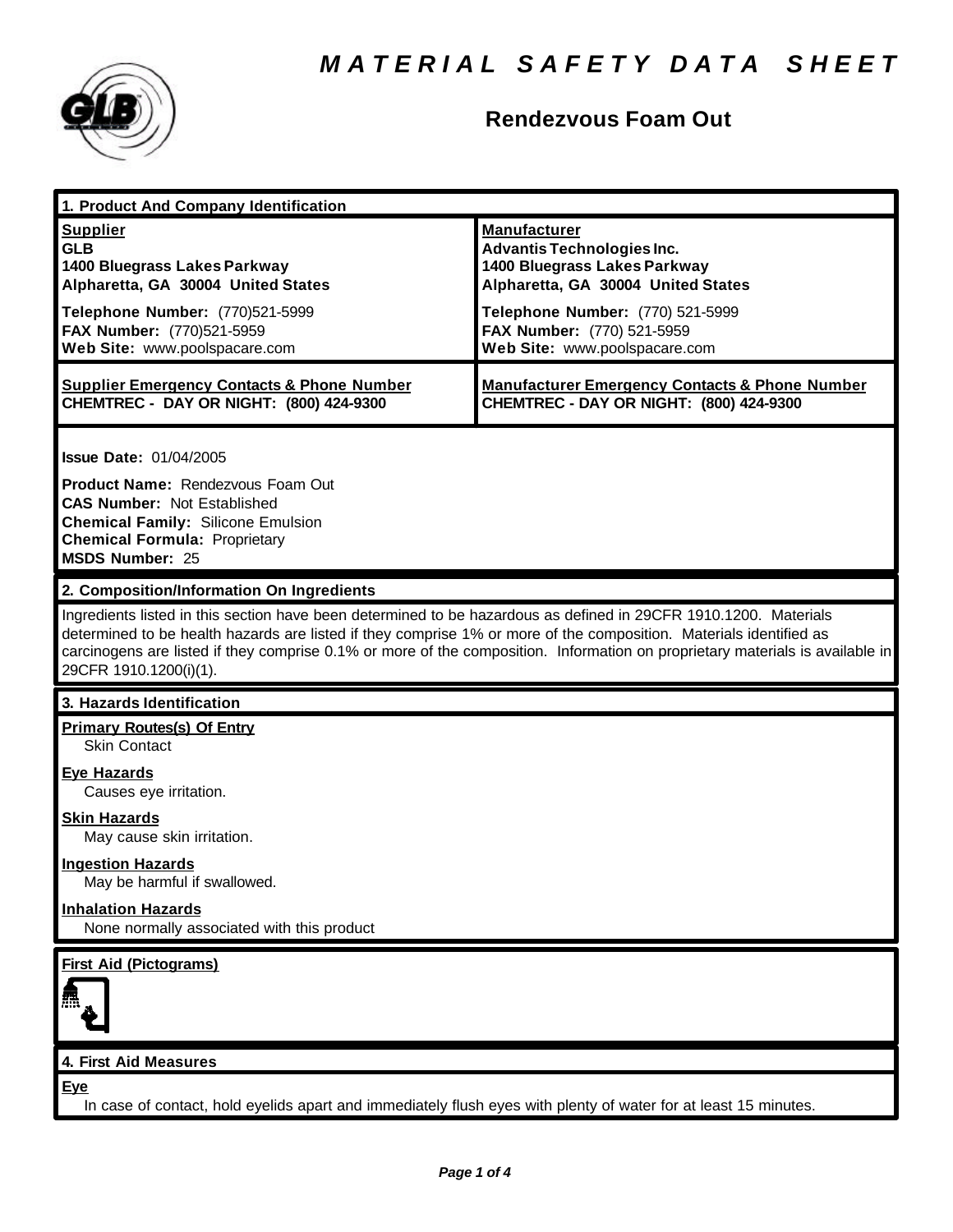# *M A T E R I A L S A F E T Y D A T A S H E E T*

# **Rendezvous Foam Out**

# **4. First Aid Measures - Continued**

#### **Skin**

In case of contact, immediately flush skin with soap and plenty of water.

#### **Ingestion**

If swallowed, induce vomiting immediately. Call a physician or a poison control center immediately.

### **Inhalation**

If inhaled, remove to fresh air. If breathing is difficult, give oxygen.

# **Fire Fighting (Pictograms)**



# **5. Fire Fighting Measures**

**Flash Point:** n/a °F

# **Fire And Explosion Hazards**

Burning causes oxides of carbon and silicone

### **Extinguishing Media**

Use the appropriate extinguishing media for the surrounding fire.

### **Fire Fighting Instructions**

Firefighters should wear self-contained breathing apparatus and full protective gear.

# **6. Accidental Release Measures**

Contain and/or absorb spill with inert material (e.g. sand, vermiculite). Collect and dispose. Flush spill area with water.

# **7. Handling And Storage**

#### **Handling And Storage Precautions**

Keep out of reach of children. Store material in a cool and dry place.

#### **Work/Hygienic Practices**

Use safe chemical handling procedures suitable for the hazards presended by this material.

# **Protective Clothing (Pictograms)**



# **8. Exposure Controls/Personal Protection**

#### **Engineering Controls**

Local exhaust acceptable. Special exhaust not required

#### **Eye/Face Protection**

Safety glasses with side shields or goggles.

#### **Skin Protection**

Chemical-resistant gloves.

#### **Respiratory Protection**

None normally required.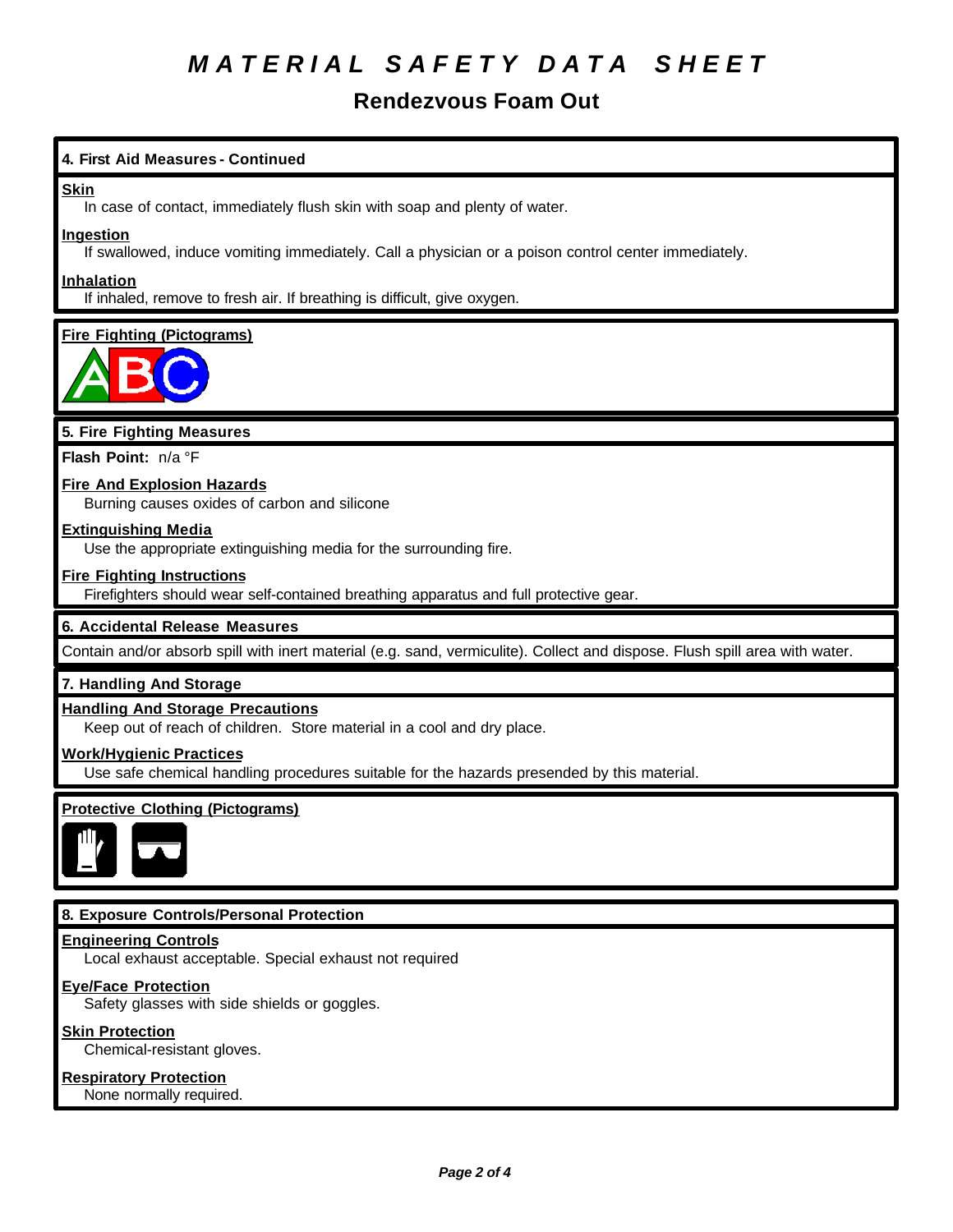# *M A T E R I A L S A F E T Y D A T A S H E E T*

# **Rendezvous Foam Out**

| 9. Physical And Chemical Properties                                                                                                                                                                                                                                                                                                                                |
|--------------------------------------------------------------------------------------------------------------------------------------------------------------------------------------------------------------------------------------------------------------------------------------------------------------------------------------------------------------------|
| <b>Appearance</b><br>Creamy white liquid                                                                                                                                                                                                                                                                                                                           |
| Odor<br>Mild                                                                                                                                                                                                                                                                                                                                                       |
| <b>Chemical Type: Mixture</b><br>Physical State: Liquid<br>Melting Point: n/a °F<br>Boiling Point: 212 °F<br>Specific Gravity: 1.0<br>Percent Volitales: NOT ESTABLISHED<br>Vapor Pressure: NOT ESTABLISHED<br>Vapor Density: NOT ESTABLISHED<br>pH Factor: 6-7<br>Solubility: SOLUBLE IN WATER<br>Viscosity: NOT ESTABLISHED<br>Evaporation Rate: NOT ESTABLISHED |
| 10. Stability And Reactivity                                                                                                                                                                                                                                                                                                                                       |
| <b>Stability: Stable</b><br>Hazardous Polymerization: Will not occur                                                                                                                                                                                                                                                                                               |
| <b>Incompatible Materials</b><br><b>Strong Oxidants</b>                                                                                                                                                                                                                                                                                                            |
| <b>Hazardous Decomposition Products</b><br>Burning causes oxides of carbon and silicone                                                                                                                                                                                                                                                                            |
| 11. Toxicological Information                                                                                                                                                                                                                                                                                                                                      |
| No Data Available                                                                                                                                                                                                                                                                                                                                                  |
| 12. Ecological Information                                                                                                                                                                                                                                                                                                                                         |
| No Data Available                                                                                                                                                                                                                                                                                                                                                  |
| 13. Disposal Considerations                                                                                                                                                                                                                                                                                                                                        |
| Dispose in accordance with applicable federal, state and local government regulations.                                                                                                                                                                                                                                                                             |
| 14. Transport Information                                                                                                                                                                                                                                                                                                                                          |
| <b>Proper Shipping Name</b><br>NOT REGULATED                                                                                                                                                                                                                                                                                                                       |
| <b>Hazard Class</b><br><b>NOT REGULATED</b>                                                                                                                                                                                                                                                                                                                        |
| <b>DOT Identification Number</b><br><b>NONE</b>                                                                                                                                                                                                                                                                                                                    |
| 15. Regulatory Information                                                                                                                                                                                                                                                                                                                                         |
|                                                                                                                                                                                                                                                                                                                                                                    |

No Data Available...

×